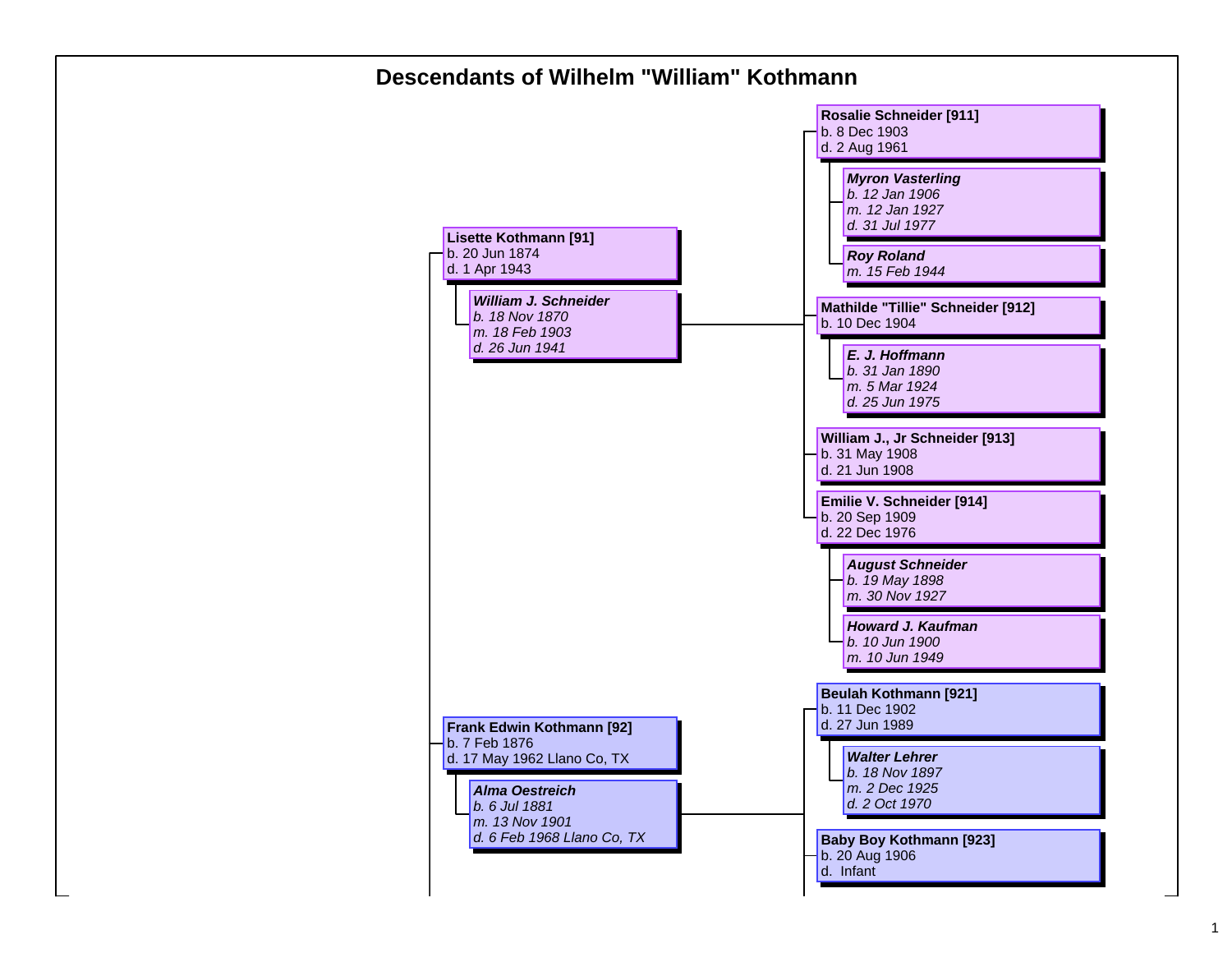|                                                                    |                                                                                                                                         | Floyd Edwin Kothmann [922]                                                                  |
|--------------------------------------------------------------------|-----------------------------------------------------------------------------------------------------------------------------------------|---------------------------------------------------------------------------------------------|
|                                                                    |                                                                                                                                         | b. 21 Sep 1914<br>d. 4 Apr 1991                                                             |
|                                                                    | James F. Kothmann [93]<br>b. 11 Dec 1878<br>d. 21 Aug 1944<br><b>Henriette Schneider</b><br>b. 10 Sep 1875<br>m. 1898<br>d. 28 Mar 1958 | <b>Edith Louise Kidd</b><br>b. 16 Sep 1915<br>m. 17 Mar 1939<br>d. 28 Aug 1996              |
|                                                                    |                                                                                                                                         | Alma Kothmann [931]<br>b. 29 Dec 1899<br>d. 12 May 1971                                     |
|                                                                    |                                                                                                                                         | <b>Melvin Rodgers</b><br><b>Rosalind Kothmann [932]</b><br>b. 18 Aug 1902<br>d. 11 Mar 1986 |
|                                                                    |                                                                                                                                         | <b>Max Grenwelge</b><br>b. 2 Apr 1902<br>m. 12 Jun 1929<br>d. 13 Apr 1953                   |
|                                                                    |                                                                                                                                         | Lillie Kothmann [933]<br>b. 14 Sep 1905<br>d. 29 Aug 1960                                   |
|                                                                    |                                                                                                                                         | <b>Julius Flint</b><br>b. 19 Apr 1904<br>m. 4 Sep 1925<br>d. 18 May 1971                    |
|                                                                    |                                                                                                                                         | Nonie Kothmann [934]<br>b. 4 Oct 1912                                                       |
|                                                                    |                                                                                                                                         | <b>Clifford Martin Vierus</b><br>b. 24 Feb 1907<br>m. 28 May 1933<br>d. 1965                |
|                                                                    |                                                                                                                                         | <b>John Hoover Simpson</b><br>b. 28 Nov 1907<br>m. 18 Nov 1943<br>d. 10 Jun 1983            |
| Wilhelm "William" Kothmann [9]<br>b. 18 Feb 1850<br>d. 19 Apr 1935 |                                                                                                                                         | Gleasen Hugo Kothmann [941]<br>b. 1 Dec 1907 Mason Co, TX<br>d. 21 May 1982                 |
|                                                                    |                                                                                                                                         |                                                                                             |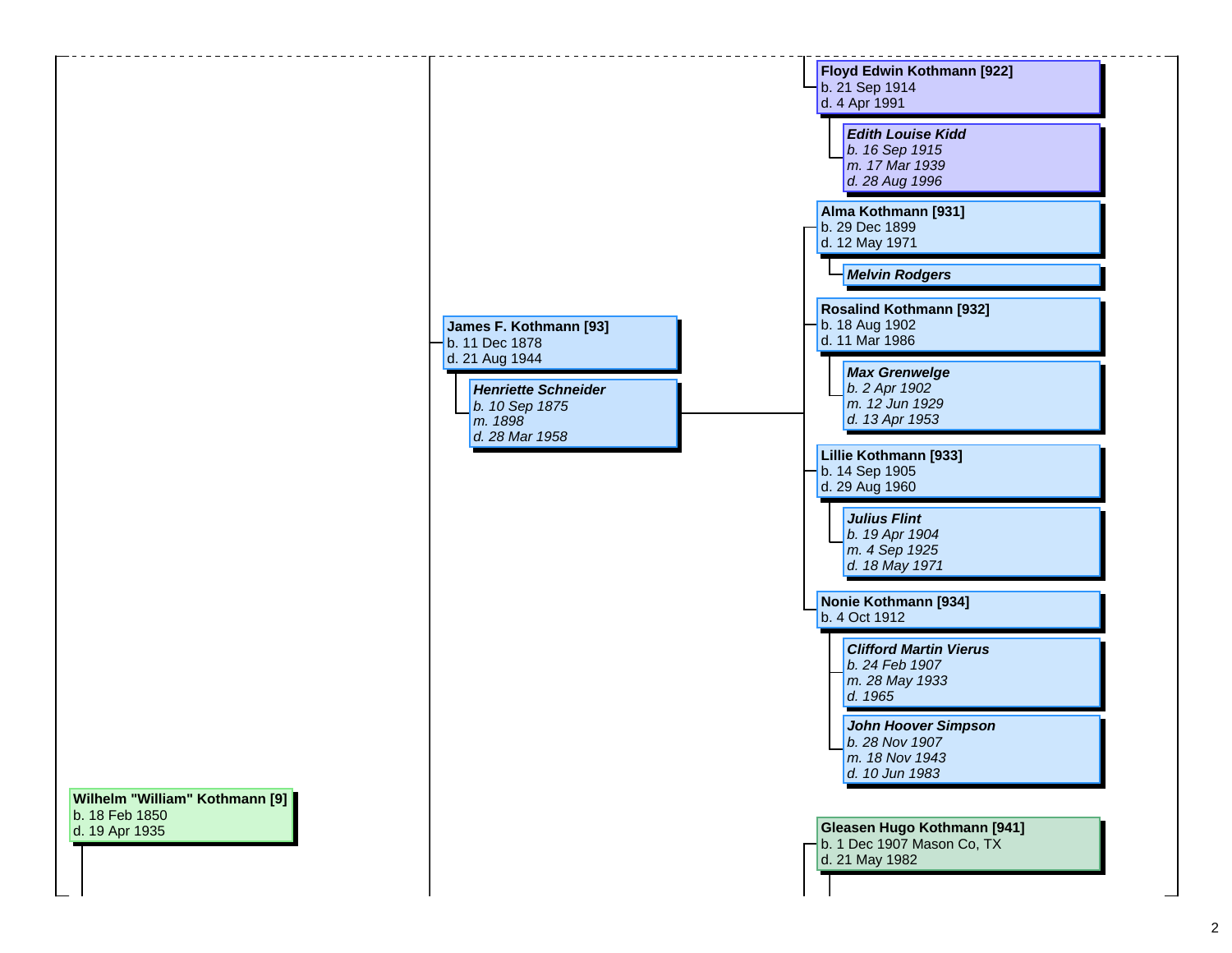